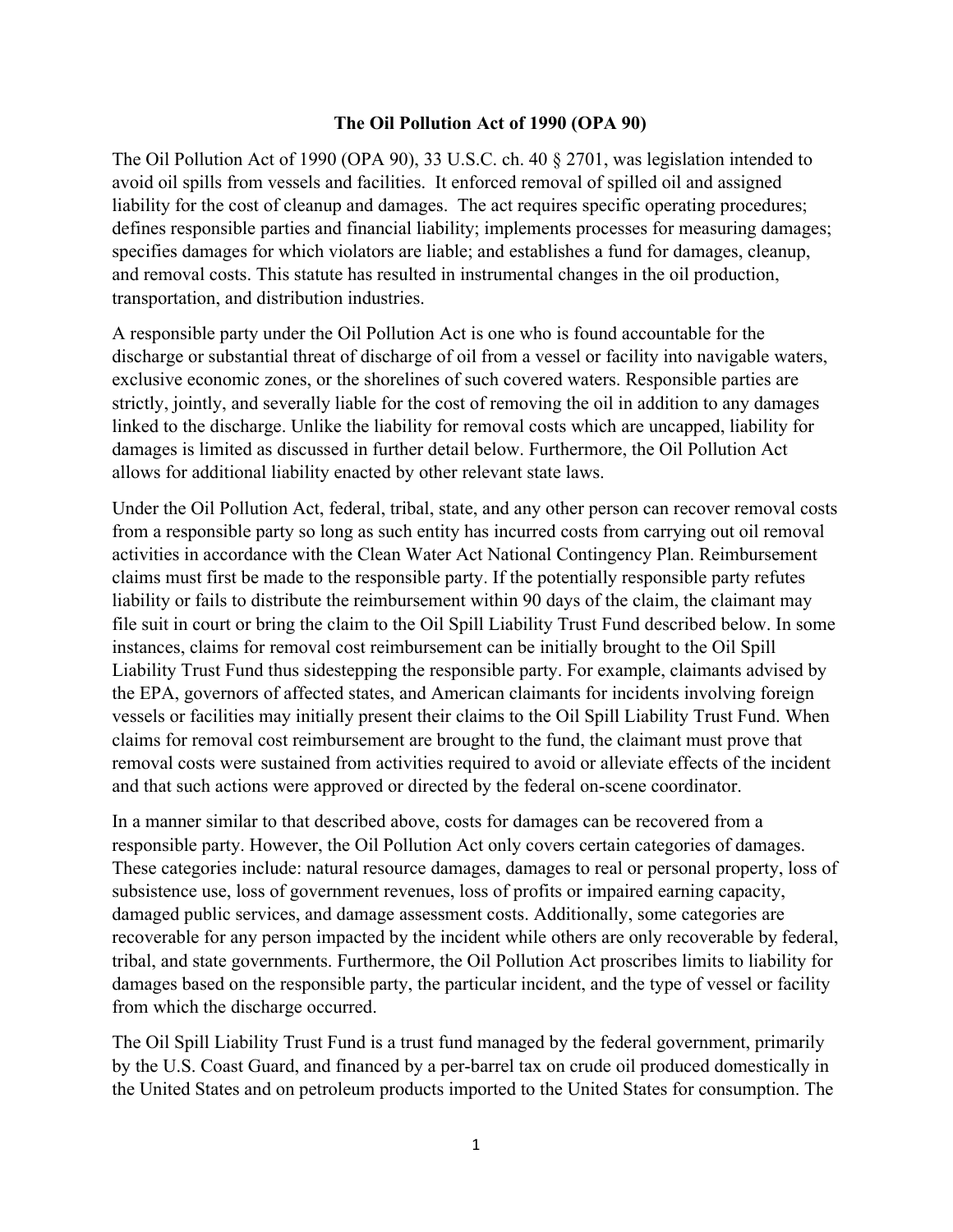fund was created in 1986, but use of the fund was not authorized until the Oil Pollution Act's passage in 1990. The funds may be called upon to cover the cost of federal, tribal, state, and claimant oil spill removal actions and damage assessments as well as unpaid liability and damages claims. No more than one billion dollars may be withdrawn from the fund per spill incident. Over two decades of court cases have demonstrated that obtaining funding from the Oil Pollution Spill Liability Fund can be a difficult task.

The Oil Pollution act imposes long term impacts due to the potential for unlimited liability and the statute's that hold insurers to serve as guarantors, which has ultimately resulted in the refusal of insurance companies to issue agreements of financial liability to vessel operators and owners. Thus, the inability to acquire proof of financial liability results in vessels not being able to legally enter waters of the United States. Since OPA does not exempt vessel creditors to enter U.S. waters, there is a disincentive for any lender to finance fleet modernization and or replacement. Lastly, OPA has the ability to directly impact the domestic oil production industry due to the rigorous offshore facility provisions.

- 1. Financial responsibility: The U.S. Coast Guard is responsible for the implementation of the vessel provisions mandated by the Oil Pollutions Act. According to OPA, vessel owners need evidence of financial liability that covers complete responsibility of a disaster if their vessel weighs more than 300 gross tons. Vessel owners are required by OPA to apply to the Coast Guard to acquire a "Certificate of Financial Responsibility" that serves as proof of their ability to financially responsible for cleanup and damages of an oil spill. In the case of an uncertified vessel entering the waters of the United States, the vessel will have to be forfeited to the United States. This is not a new protocol because vessel owners were always mandated to acquire certificates under the FWPCA 74 and Comprehensive Environmental Response Compensation and Liability Act of 1980 (CERCLA). Since 2011, over 23,000 vessels have obtained the Coast Guard Certificates to allow access to waters of the U.S.
- 2. Disincentives for fleet replacement and modernization: Since the Oil Pollution Act holds the vessel owners fully liable, it has created a disincentive for oil companies to transport crude oil in their vessels and for charterers to transport their oil on the most suitable vessels. Many financially successful oil companies select the highest quality of ships to transport their products, however, other companies continue to transport their product on the lower quality, older vessels due to the cheaper costs. The majority of charterers refuse to pay more for higher grade vessels despite the liability and compensation regulations enforced by OPA. The new and safer double hull tanker vessels are approximately 15- 20% more costly to operate. In 1992, approximately 60% of global vessels was at least fifteen years old or older. The major oil companies are still delaying the fleet replacement requirement of retiring single hull vessels mandated by OPA. For example, Exxon and Texaco have delayed the replacement of their single hull vessels for new double hulled ships. However, companies like Chevron and Mobil have ordered two new double hull tankers. Leading by example, other independent shipping companies to invest in new double hull tankers as well. Despite the change from single to double tanker vessels, it is